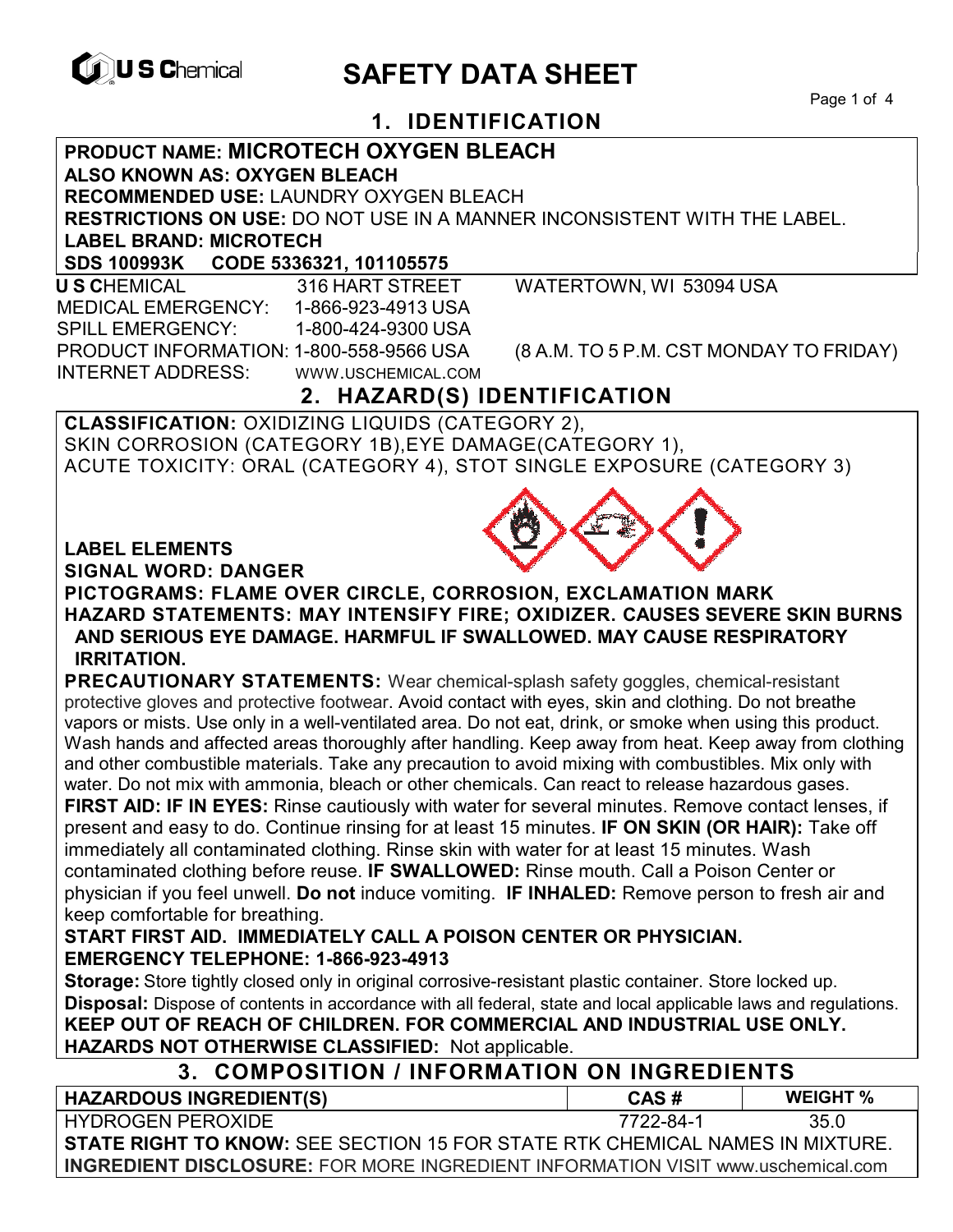## **4. FIRST-AID MEASURES** Page 2 of 4

**IF IN EYES:** RINSE CAUTIOUSLY WITH WATER FOR SEVERAL MINUTES. REMOVE CONTACT LENSES, IF PRESENT AND EASY TO DO. CONTINUE RINSING FOR AT LEAST 15 MINUTES. **IF ON SKIN (OR HAIR):** TAKE OFF IMMEDIATELY ALL CONTAMINATED CLOTHING. RINSE SKIN WITH WATER FOR AT LEAST 15 MINUTES. WASH CONTAMINATED CLOTHING BEFORE REUSE. **IF SWALLOWED:** RINSE MOUTH. CALL A POISON CENTER OR PHYSICIAN IF YOU FEEL UNWELL. **Do NOT** INDUCE VOMITING. **IF INHALED:** REMOVE PERSON TO FRESH AIR AND KEEP COMFORTABLE FOR BREATHING.

**START FIRST AID. IMMEDIATELY CALL A POISON CENTER OR PHYSICIAN. EMERGENCY TELEPHONE: 1-866-923-4913** 

**MOST IMPORTANT SYMPTOMS / EFFECTS:** CAUSES SEVERE SKIN BURNS AND SERIOUS EYE DAMAGE. MAY CAUSE BLINDNESS WITHOUT IMMEDIATE FIRST AID. HARMFUL IF SWALLOWED. CAUSES BURNS AND SERIOUS DAMAGE TO MOUTH, THROAT AND STOMACH. CORROSIVE TO ALL BODY TISSUES. **MEDICAL CONDITIONS AGGRAVATED:** NONE KNOWN. **NOTE TO PHYSICIAN:** CALL 1-866-923-4913 FOR EXPOSURE MANAGEMENT ASSISTANCE.

## **5. FIRE-FIGHTING MEASURES**

**CHEMICAL HAZARDS:** MAY INTENSIFY FIRE; OXIDIZER. CORROSIVE. EXPLOSION RISK. **COMBUSTION PRODUCT HAZARDS:** OXYGEN, OXIDES OF CARBON AND OTHER FUMES. **METHODS:** SELECT EXTINGUISHER AND METHODS BASED ON FIRE SIZE AND TYPE. **EQUIPMENT:** WEAR SCBA AND FULL PROTECTIVE GEAR AS CONDITIONS WARRANT. **NFPA RATING:** HEALTH-3/FLAMMABILITY-0/ INSTABILITY-1/SPECIAL HAZARD-OX **SUITABLE EXTINGUISHERS:** WATER. CO2 OR HALON MAY PROVIDE LIMITED CONTROL. **UNSUITABLE EXTINGUISHERS:** DO NOT USE DRY CHEMICAL OR FOAMS.

## **6. ACCIDENTAL RELEASE MEASURES**

**PERSONAL PRECAUTIONS:** EVACUATE UNPROTECTED PERSONNEL FROM AREA. WEAR PERSONAL PROTECTION INCLUDING RUBBER BOOTS. SEE SECTION 8. VENTILATE AREA IF NEEDED. BE CAREFUL NOT TO SLIP. WASH THOROUGHLY AFTER CLEAN-UP. KEEP AWAY FROM COMBUSTIBLE AND INCOMPATIBLE MATERIALS.

**ENVIRONMENTAL PRECAUTIONS:** PREVENT SPILL FROM ENTERING DRAIN, STORM SEWER OR SURFACE WATERWAY. PREVENT WATER AND SOIL CONTAMINATION. **CLEAN-UP METHODS:** SMALL SPILLS MAY BE WIPED UP AND RINSED WITH WATER. FOR LARGER SPILLS, DIKE TO CONTAIN. PUMP TO LABELED CONTAINER OR ABSORB SPILLAGE AND SCOOP UP WITH INERT ABSORBENT MATERIAL. NEVER RETURN SPILLED PRODUCT INTO ITS ORIGINAL CONTAINER. NEVER PUT SPILLED MATERIAL INTO ANOTHER CONTAINER FOR DISPOSAL WITHOUT A PRESSURE RELIEF BUNG. STANDARD SPILL ABSORBENT MAY REACT DANGEROUSLY WITH THIS PRODUCT AND IF CONFINED WILL CAUSE A CONTAINER BURST HAZARD. SEEK TRAINED PERSONNEL TO SUPERVISE NEUTRALIZATION AND MANAGEMENT OF SPILL. RESIDUAL HYDROGEN PEROXIDE THAT IS ALLOWED TO DRY ON ORGANIC MATERIALS LIKE PAPER, WOOD OR OTHER COMBUSTIBLES, CAN CAUSE THE MATERIAL TO IGNITE AND RESULT IN A FIRE. AFTER SPILL COLLECTION, RINSE AREA WITH WATER AND FOLLOW WITH NORMAL CLEAN-UP PROCEDURES.

## **7. HANDLING AND STORAGE**

**HANDLING:** FOLLOW ALL LABEL DIRECTIONS. INSTRUCT PERSONNEL ABOUTPROPER USE, HAZARDS, PRECAUTIONS, AND FIRST AID MEASURES. AVOID INHALATION, INGESTION, AND CONTACT WITH SKIN, EYES AND CLOTHING. DO NOT TASTE OR SWALLOW. REMOVE AND WASH CONTAMINATED CLOTHING AND FOOTWEAR BEFORE REUSE. PRODUCT RESIDUE MAY REMAIN IN EMPTY CONTAINERS. HANDLE CAREFULLY TO AVOID DAMAGING CONTAINER. **STORAGE:** STORE TIGHTLY CLOSED ONLY IN ORIGINAL CORROSIVE-RESISTANT PLASTIC CONTAINER. STORE LOCKED UP. STORE AT AMBIENT TEMPERATURES IN A DRY AREA OUT OF DIRECT SUNLIGHT. AVOID TEMPERATURES BELOW  $35^{\circ}F$  (1.6°C) OR ABOVE 120°F (49°C). ROTATE STOCK REGULARLY. KEEP AWAY FROM FOOD AND DRINK. KEEP OUT OF REACH OF CHILDREN.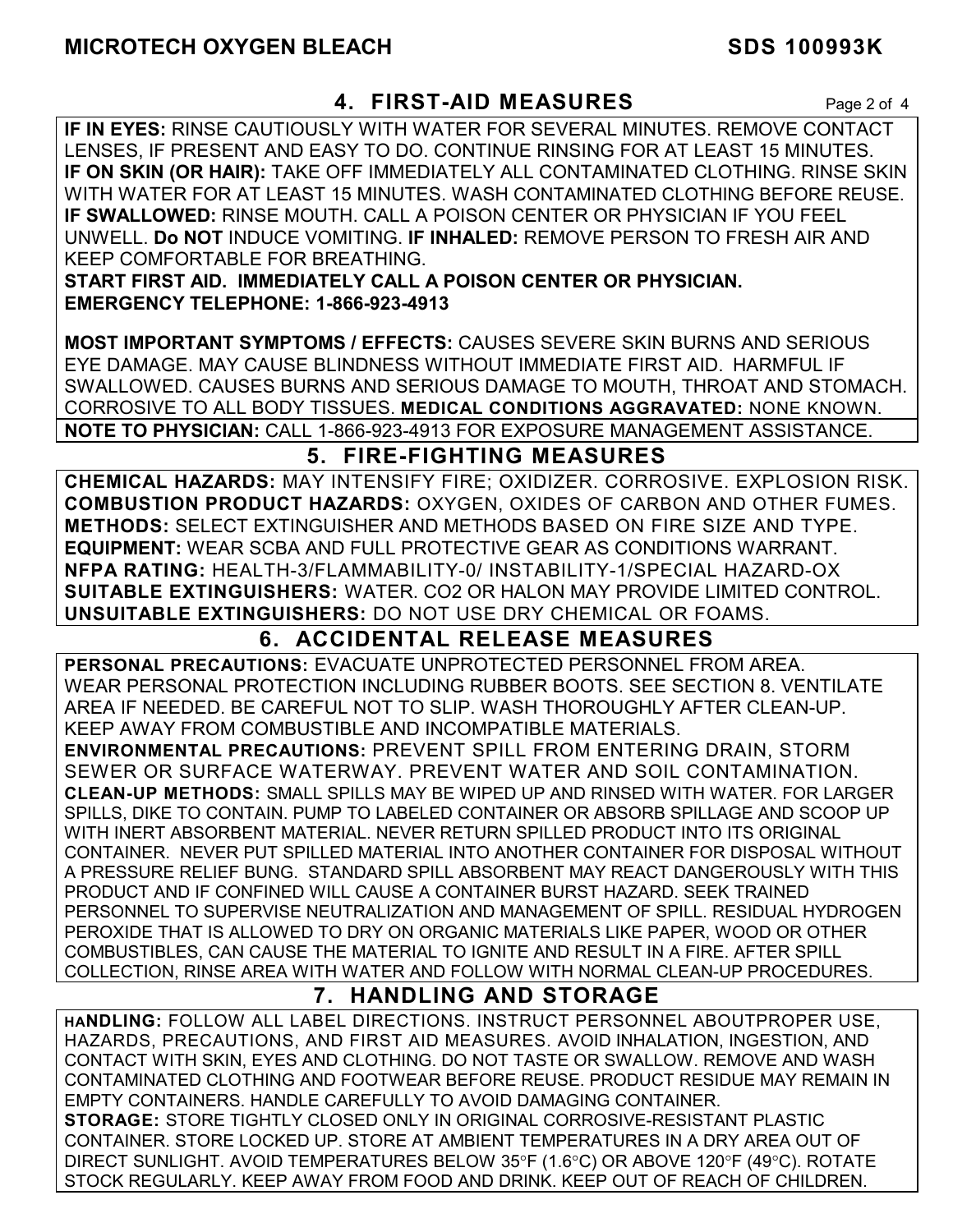#### **8. EXPOSURE CONTROLS / PERSONAL PROTECTION** Page 3 of 4

**EXPOSURE LIMITS:** HYDROGEN PEROXIDE = 1 PPM TWA (ACGIH/OSHA) **ENGINEERING CONTROLS:** GENERAL ROOM VENTILATION IS TYPICALLY ADEQUATE.

#### **PERSONAL PROTECTION**

**EYES:** CHEMICAL-SPLASH SAFETY GOGGLES.

**HANDS:** CHEMICAL-RESISTANT PROTECTIVE GLOVES (NITRILE, NEOPRENE OR RUBBER). **RESPIRATORY:** NIOSH/MSHA CERTIFIED RESPIRATOR IF EXPOSURE LIMITS ARE EXCEEDED. **FEET:** PROTECTIVE FOOTWEAR.

**BODY:** SUITABLE PROTECTIVE CLOTHING.

**HYGIENE MEASURES:** HANDLE IN ACCORDANCE WITH GOOD INDUSTRIAL HYGIENE AND SAFETY PRACTICE. TAKE OFF IMMEDIATELY ALL CONTAMINATED CLOTHING AND WASH IT BEFORE REUSE. WASH HANDS AND AFFECTED AREAS THOROUGHLY AFTER HANDLING. PROVIDE SUITABLE FACILITIES FOR QUICK DRENCHING OR FLUSHING OF THE EYES AND BODY IN CASE OF CONTACT OR SPLASH HAZARD.

#### **9. PHYSICAL AND CHEMICAL PROPERTIES**

| <b>APPEARANCE: COLORLESS LIQUID</b>    | <b>AUTO-IGNITION TEMPERATURE: N.AV.</b>           |
|----------------------------------------|---------------------------------------------------|
| <b>ODOR: PUNGENT</b>                   | <b>DECOMPOSITION TEMPERATURE: N.AV.</b>           |
| pH CONCENTRATE: BELOW 3.5 (ACIDIC)     | <b>EXPLOSIVE LIMITS (LEL/UEL): NONE</b>           |
| pH READY-TO-USE: N.AP.                 | <b>EVAPORATION RATE: N.AV.</b>                    |
| pH @ USE DILUTION: 6.0                 | FLAMMABILITY (SOLID, GAS): N.AP.                  |
| <b>PHYSICAL STATE: LIQUID</b>          | <b>FLASH POINT: NONE</b>                          |
| <b>RELATIVE DENSITY (WATER): 1.135</b> | INITIAL BOILING POINT/RANGE: N.AV.                |
| <b>SOLUBILITY (WATER): COMPLETE</b>    | <b>MELTING POINT/FREEZING POINT: -27°F, -33°C</b> |
| VAPOR PRESSURE: N.AV.                  | <b>ODOR THRESHOLD: N.AV.</b>                      |
| <b>VAPOR DENSITY: N. AV.</b>           | PARTITION COEFF. (N-OCTANOL/WATER): N.AV          |
| <b>VISCOSITY: NON-VISCOUS</b>          | <b>OTHER: N.AV.</b>                               |

#### **10. STABILITY AND REACTIVITY**

**REACTIVITY:** MIXING WITH INCOMPATIBLES CAN RELEASE HEAT + HAZARDOUS GASES. **CHEMICAL STABILITY:** STABLE UNDER RECOMMENDED STORAGE CONDITIONS. **POSSIBILITY OF HAZARDOUS REACTIONS:** SEE REACTIVITY. WILL NOT POLYMERIZE. **CONDITIONS TO AVOID:** TEMPERATURES BELOW 35°F (1.6°C) OR ABOVE 120°F (49°C). **MATERIALS TO AVOID:** ACIDS, BASES, BLEACH, METALS, SALTS OF METALS, REDUCING AGENTS, ORGANIC MATERIALS, FLAMMABLE MATERIALS AND CONTAMINATION OF ANY KIND. MIX ONLY WITH WATER.

**HAZARDOUS DECOMPOSITION PRODUCTS:** NONE UNDER NORMAL CONDITIONS.

## **11. TOXICOLOGICAL INFORMATION**

**ROUTES OF EXPOSURE:** EYES, SKIN, INGESTION, INHALATION. **INFORMATION ON ROUTES OF EXPOSURE:** NO LC50/LD50 TEST DATA ON MIXTURE. **ACUTE EFFECTS /SYMPTOMS**: CORROSIVE TO ALL BODY TISSUES.

 **EYES:** CAUSES SERIOUS EYE DAMAGE. MAY CAUSE PAIN, REDNESS AND WATERING. **SKIN: CAUSES SEVERE SKIN BURNS. MAY CAUSE DELAYED PAIN, REDNESS AND BLISTERING. INGESTION:** CAUSES BURNS AND SERIOUS DAMAGE TO MOUTH, THROAT AND STOMACH. **INHALATION:** CAUSES IRRITATION OR BURNS TO NOSE, THROAT + RESPIRATORY SYSTEM. **CHRONIC / OTHER EFFECTS:** NO REPORTABLE GERM CELL MUTAGENS, SKIN SENSITIZERS, RESPIRATORY SENSITIZERS, REPRODUCTIVE TOXINS OR ASPIRATION HAZARDS. **SPECIFIC TARGET ORGANS (SINGLE):** MAY CAUSE RESPIRATORY IRRITATION. **SPECIFIC TARGET ORGANS (REPEATED):** NONE KNOWN. **NUMERICAL MEASURES OF TOXICITY:** ATEmix (ORAL-RAT) = 1232 MG / KG **CARCINOGENS:** HYDROGEN PEROXIDE / 7722-84-1 (IARC GROUP 3).

NO REPORTABLE ACGIH, NTP, OR OSHA CARCINOGENS.